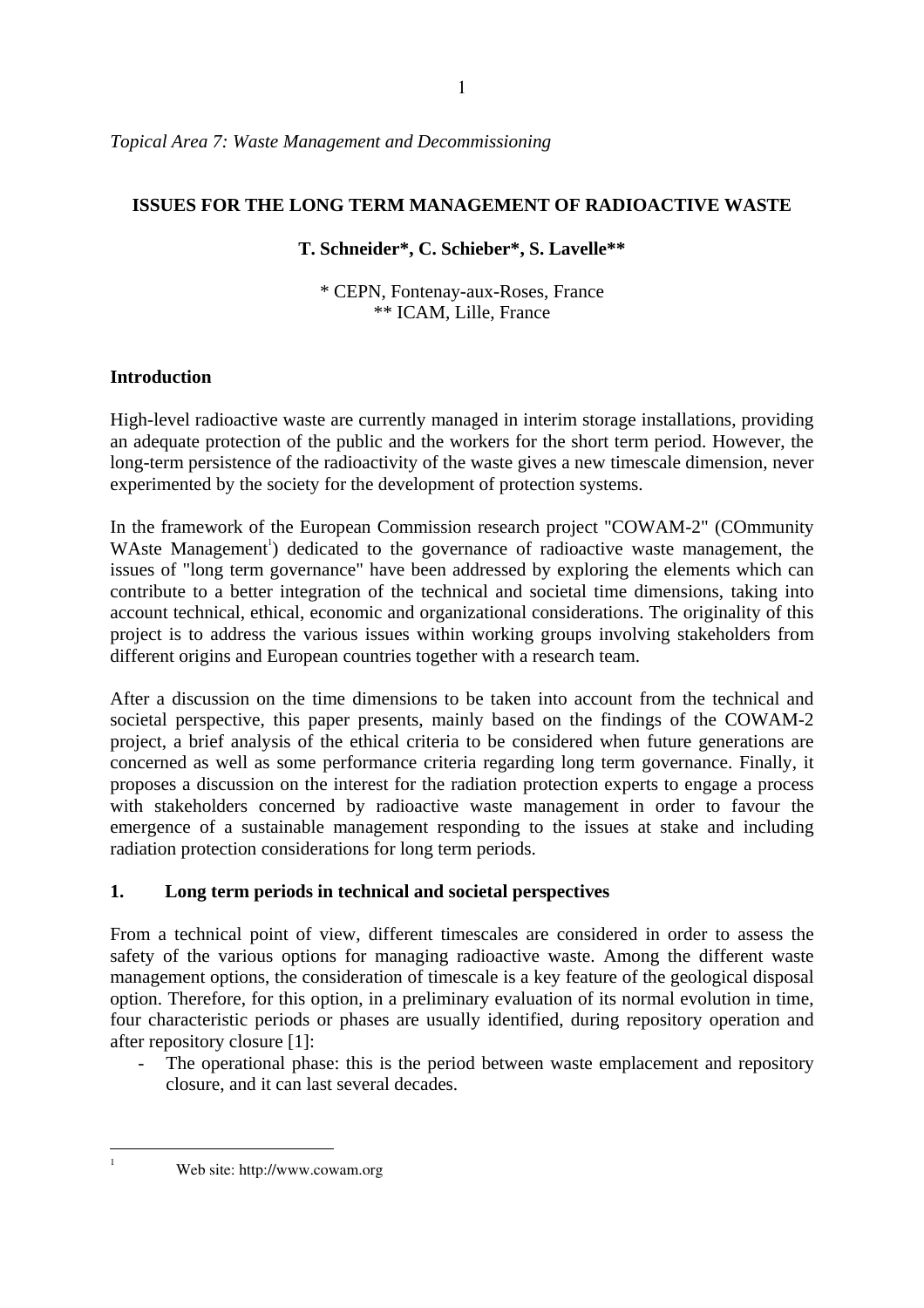- The thermal phase: during this phase, the heat generating waste significantly increases the temperature in and around the repository; its duration is approximately 300 years for vitrified waste and  $2000$  years for  $UO<sub>2</sub>$  spent fuel.
- The isolation phase: during this phase, the radionuclide releases from the disposal system are negligible; in case of deep geological disposal of high level waste in the Boom Clay, this phase is situated between 1 000 and 10 000 years after the repository closure.
- The geological phase: here the repository enters the geological timescales (10 000 till million years after closure); the main estimated impact, both due to non-retarded and retarded radionuclides is situated in this phase.

It is usually planned to site radioactive waste repositories in stable geological environments in which key characteristics that provide safety, such as mechanical stability, low groundwater flow and favourable geochemical conditions, are unlikely to change significantly in the course of time. Over long enough timescales, however, even the most stable engineered materials and geological environments are subject to perturbing events and changes [1]. These events and change are subject to uncertainties, which generally increase with time and must be taken into account in safety assessments. Eventually, but at very different times for different parts of the system, uncertainties are so large that predictions regarding the evolution of the repository and its environment cannot meaningfully be made (see Figure 1).

> QuickTime™ et un décompresseur TIFF (non compressé) sont requis pour visionner cette image.

### **Figure 1. The limits of predictability of various aspects of a geological disposal system**

Due to the uncertainties, the safety indicators used for the evaluation of the performance of a geological disposal evolve with the time period under consideration:

- During an initial period where the radionuclides are totally (or near totally) contained in the waste matrix, the evaluation of the performance is based on the integrity of the physical containment of waste.
- When the physical containment can no more be considered as an efficient barrier, it is necessary to evaluate the doses / risks (hypothesis and models used being supported) and to verify that they respect the objectives set up by the safety and radiation protection authorities. The question is then on the reference values to be chosen for these objectives.
- Finally, when these factors are no more considered as reliable (notably when the geological stability cannot be guaranteed), the performance is usually evaluated on the residual radiotoxicity of the waste.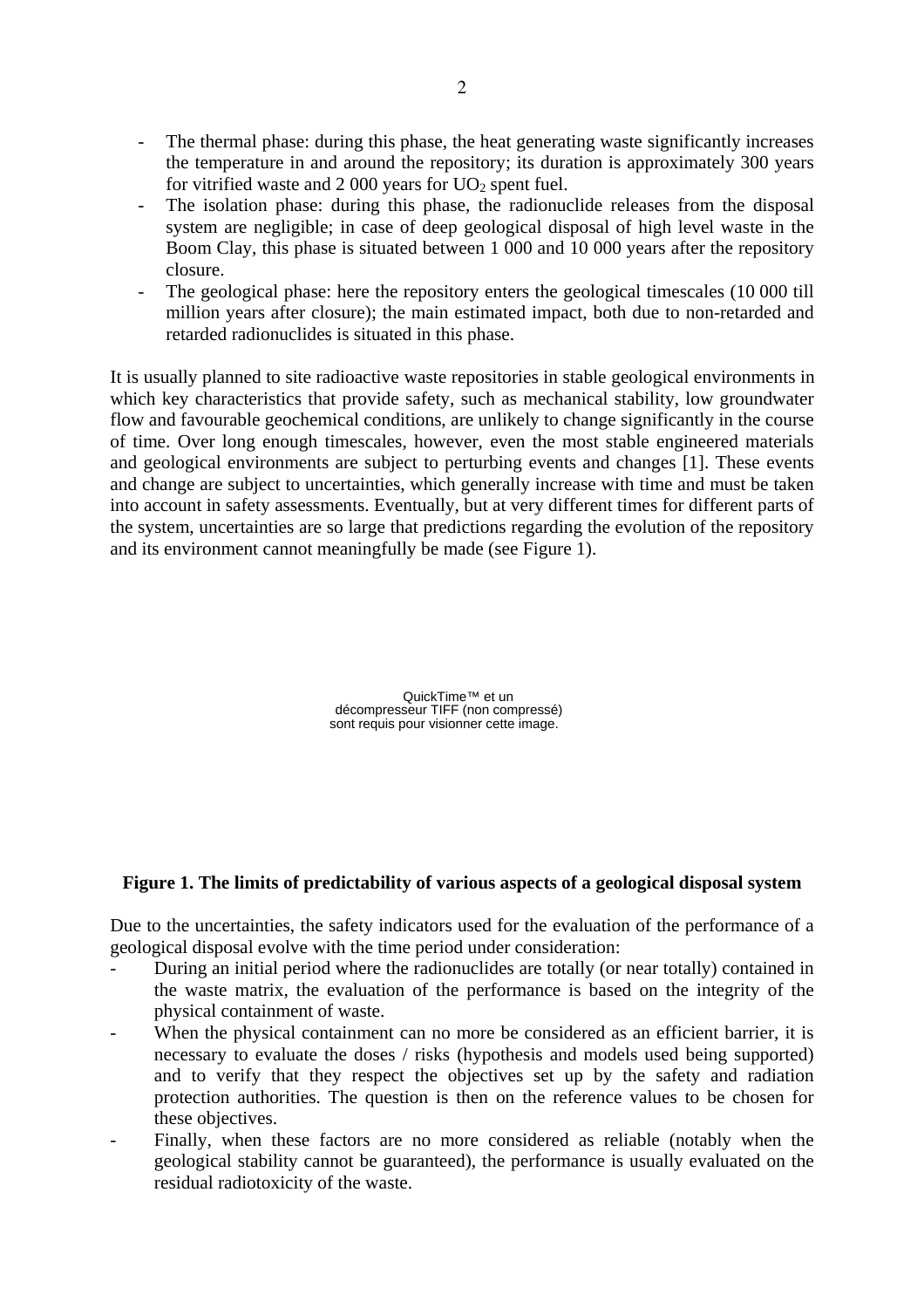These elements show that the time dimension taken into account within the technical evaluations of safety for the geological disposal option and according to the radioactivity content of the waste are outside the current field usually considered for the prediction of the evolution of the society. For an interim storage option, the situation is different and refers to several decades or centuries. Nevertheless, there is still the question of the long term options and transmission of management systems to future generations.

Asking the question of long term governance from the societal point of view cannot be envisaged as defining how the society (and future generations) will have to be organised in several centuries (or thousands of years) for the management and surveillance of the radioactive waste installations [2].

Furthermore, given the potential risks associated with radioactive waste, and especially the time dimension of these risks, it is essential to acknowledge that the whole society is concerned by this issue and not only the waste producers or the institutions in charge of managing the waste. Of course, the waste producers, the waste operator and the authorities are responsible for the implementation of the waste management options but it is the whole society which is embarking into a long term waste management process, and which has a role to play in order to create the conditions for the future generations to continue this management, to maintain and organise the surveillance and the conservation of the memory of the waste installations.

These management processes or governance processes may evolve with time, but the current generation needs to consider how they can be set up in order to achieve a number of "missions" which will be transmitted to the next generation. That will be the responsibility of the next generations to continue and/or reconsider these processes and to adapt them with the aim of ensuring the realisation of these different missions.

# **2. Setting in place a long term governance process**

### 2.1. Ethical issues

The consideration of intergenerational issues in the framework of radioactive waste management implies to question not only technical aspects, but also ethical, organizational or political dimensions. These questions are not new, and, particularly for the ethical ones, they have been explored within the radioactive waste management community (like for example the Nuclear Energy Agency (NEA) of OECD [3], the Swedish Consultative Committee on Radioactive Waste Management (KASAM) [4], or the International Atomic Energy Agency (IAEA) [5]). One of the main conclusions of these investigations is to consider that the driving principle for the elaboration of waste management options is to avoid "undue burden" for the future generations.

Within the European COWAM-2 Project, the developments regarding ethics were devoted to the preparation of guidelines for long term governance process for different waste management options. In that sense, these developments were oriented towards the creation of the best conditions to favour the transmission to the next and following generations of the whole waste management system. This led to the identification of three major ethical principles as key issues for the long term governance of radioactive waste: responsibility, justice and democracy [6]. These principles have been analysed by the stakeholders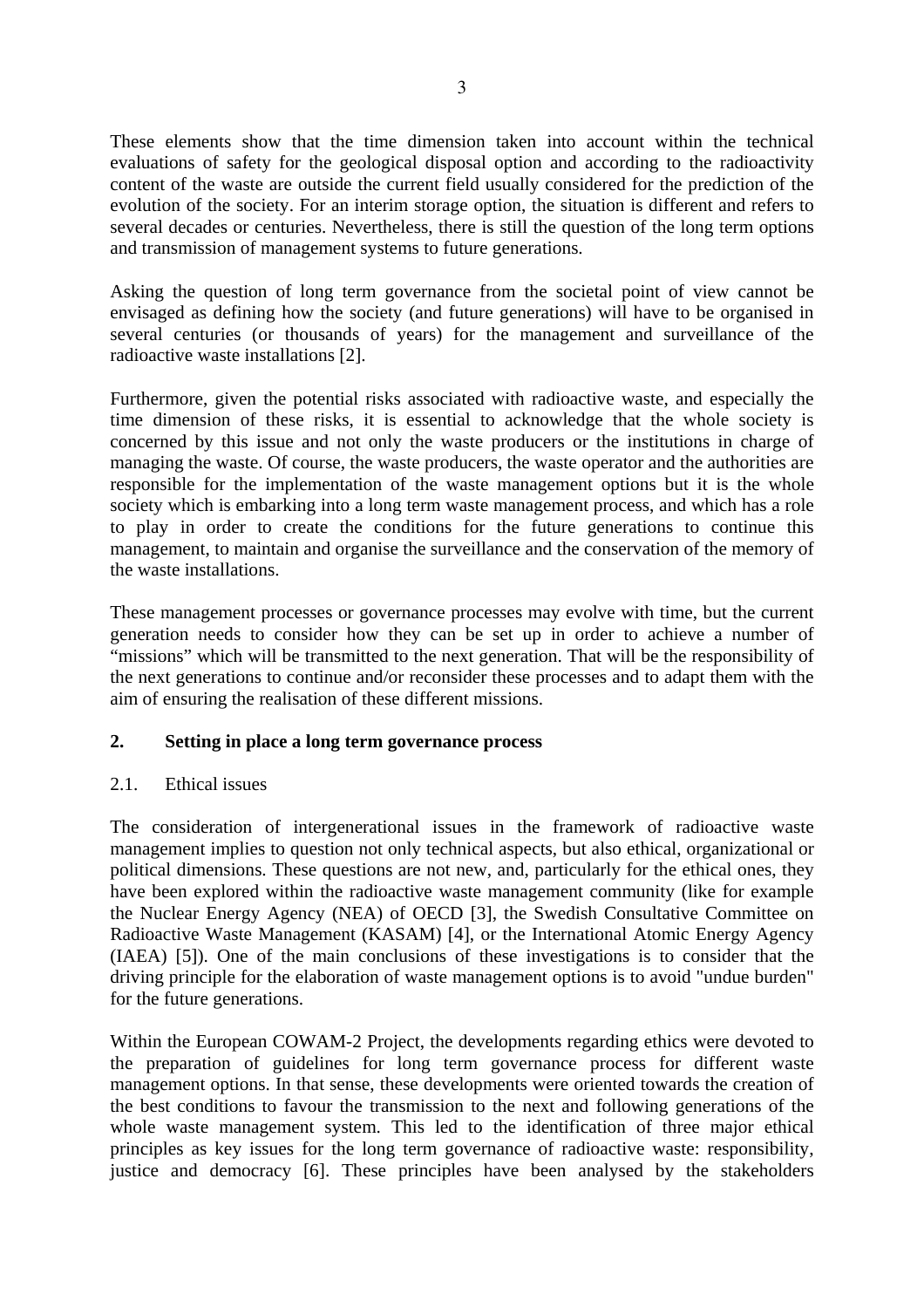participating to the project in order to formulate ethical criteria specific to radioactive waste management to be used as aiding tools to evaluate on an ethical ground the various technical processes which can be proposed. Some of these ethical criteria are presented below.

### *Long term responsibility*

The issue of long term responsibility, especially in the case of radioactive waste, suggests that there is no reciprocity between generations. Indeed, the generation *n* will no longer be alive at the time of generation  $n+50$ , even if its actions can have long term consequences. But the lack of reciprocity is not a reason for putting aside any responsibility, and on the contrary, it is an opportunity for creating a new kind of responsibility between generations. Among the ethical criteria formulated according to the responsibility principle, one can note the followings:

*We should provide the future generations with some appropriate sustainable means (processes, money, institutions, knowledge, know-how,…) for the assessment of radioactive waste repository systems and the protection of health and environment.* 

*We should design an appropriate policy, organization or network able to keep information, knowledge and skills about radioactive waste sustainable and available for the actors and for the education of the future generations, so that they can make the relevant decisions about the future of waste.* 

The implementation of such criteria implies to address various issues such as:

Ownership: Who is the current owner and who will be the future owner of radioactive waste and sites? What are the conditions at present and for the future for the legal and financial responsibility? Who will be held responsible in case of further damages?

Surveillance: Who is in charge of the maintenance and the surveillance of the repositories? Is the need for technical maintenance and surveillance coherent with the duration of institutions?

Education: How to transmit knowledge and skills on radioactive waste management through generations?

#### *Long term justice*

Justice is an evaluation of actions on the basis of a principle of equality or proportion as far as the relationship of individuals to the community is concerned. The issue of long term justice suggests that a generation *n* responsible for the increase of waste must give a proportionate contribution for the people affected by the waste. The people can belong to the same generation *n* (local people), or to future generations (for instance,  $n+50$ ). This leads to ethical criteria such as:

*The local populations and municipalities should be entitled to socio-economic development funding for accepting radioactive waste on their territory in order to ensure a sustainable development of the territories and to maintain the vigilance of local population and the surveillance of the site.*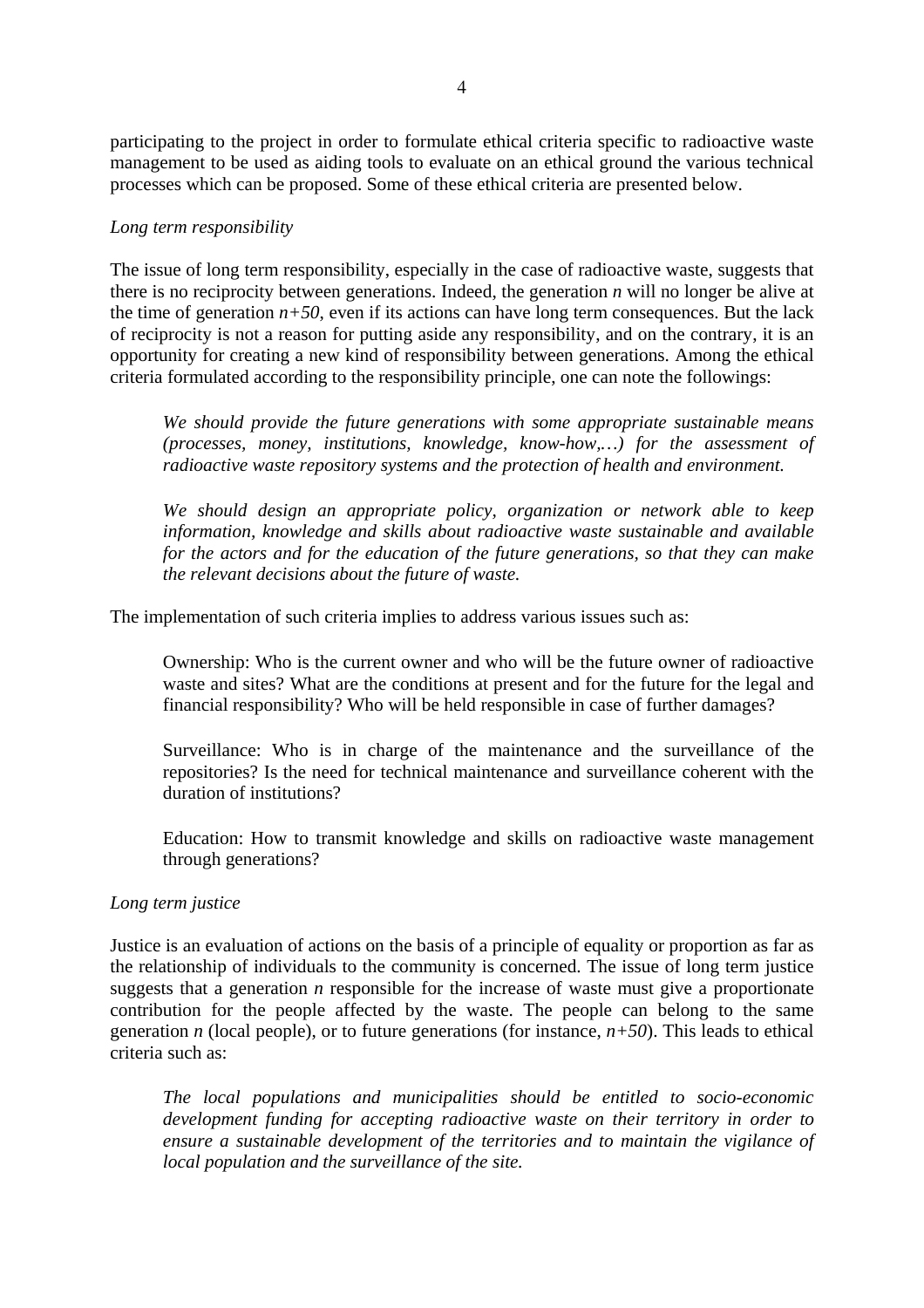It is important to realise that the issue of the recognition of the effort of a local territory accepting the waste and the question of the solidarity of the nation will not only be solved with the financial contribution to a sustainable development of the region. There is also a need for a sort of "moral" recognition to be built among generations and through generations, using various means like the empowerment of citizens, the consideration for their demands or the recognition of their role in the long term process.

## *Long term democracy*

Democracy (*demos*, people, *kratos*, power) is a political regime which legitimacy lies in the representation or the participation of the people into the collective deliberation and the decision-making process. Regarding the long term governance of radioactive waste, the following ethical criteria are proposed:

*We should favour the political empowerment and the democratic control of the citizens through generations over the institutions in charge of the radioactive waste by an independent organization warranting the continuity of participation and the plurality of expertise, of information and of conceptions and values.*

*We should ensure that all citizens are provided with the means and information needed to fully participate in the process and to exercise their rights.*

*We should ensure that the issue of radioactive waste is scheduled regularly on the political agenda of governmental and non-governmental organizations at local, national and international levels, so that it remains a permanent topic in the democratic debates.* 

The need to elaborate a democratic process ensuring the participation of stakeholders to the decision making process is thus essential to open the question of radioactive waste management to the non-technical issues and build sustainable decisions including ethical and social aspects. These stakeholders come as well from the local level (elected people, economic actors, members of local commission of information, NGOs,...) as from the national level (State representatives, nuclear industry, waste management organizations, ... ).

2.2. Performance criteria for long term management processes

As seen within the ethical principles, the existence of a radioactive waste site for long term storage or geological disposal raises issues in various fields. Some of them have been investigated within the COWAM-2 European Commission Research Project in order to provide, when possible, performance criteria regarding long term management processes.

The main fields of investigations were:

The sharing of responsibility between national and local communities for the long term safety of the repositories. This was studied notably on the basis of lessons learnt from the analysis of the effectiveness of the system put in place by UNESCO for the protection of world heritage sites.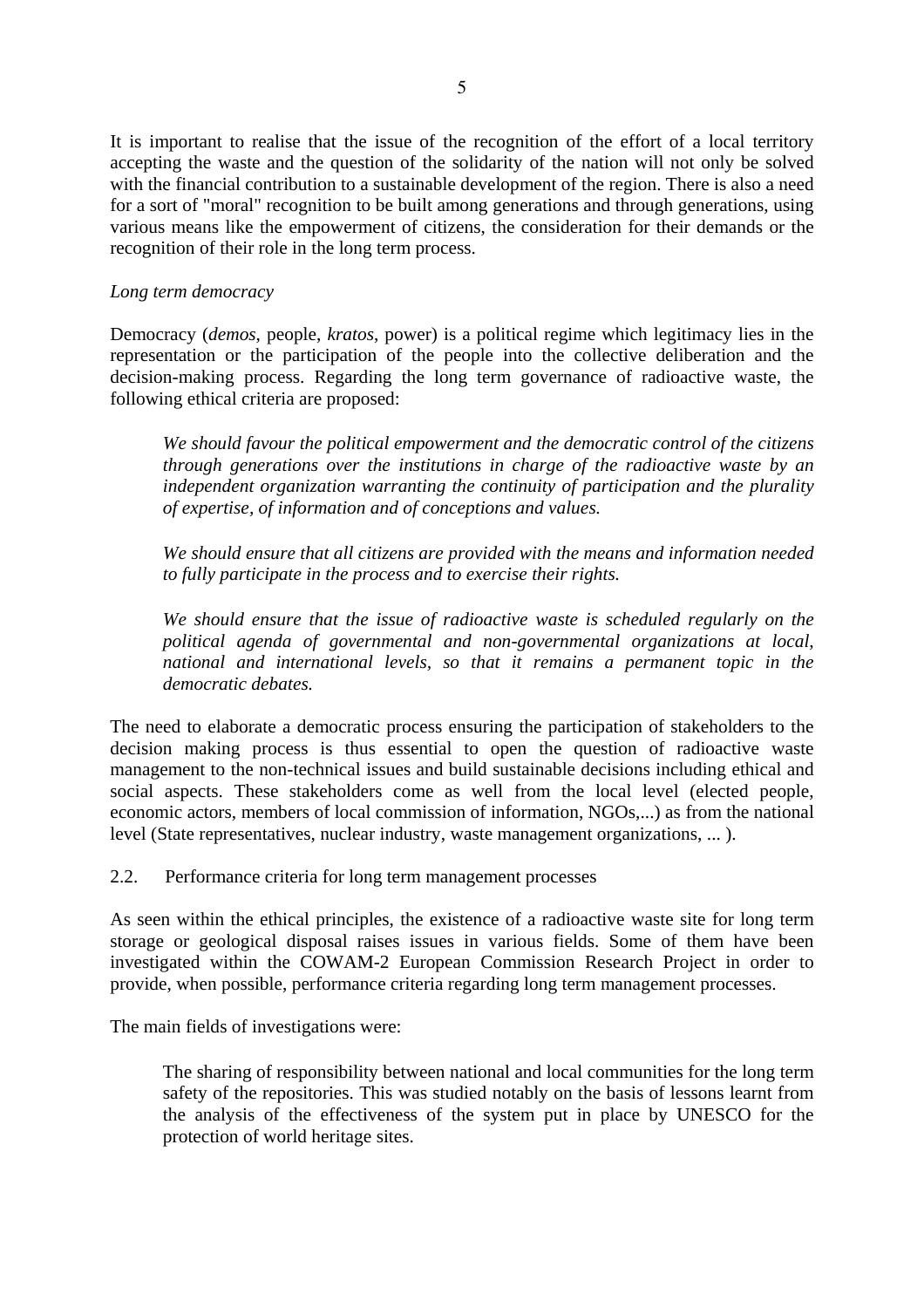The financial schemes for the long term management of radioactive waste. Various schemes already set up in Europe have been studied allowing to point out key issues in this field.

The elements contributing to a sustainable socio-economic development of the territories, including the issue of vigilance concerning the waste installations. This topic beneficiated notably from the proposals of MONA, the local stakeholder group set up in the municipality of Mol (Belgium) to discuss the disposal of low and intermediate level radioactive waste with ONDRAF/NIRAS (Belgium agency for radioactive waste), and from proposals formulated during the French National Public Debate on Radioactive Waste Management, which occurred in France from September 2005 to January 2006.

## *Responsibility over long term periods - Lessons learnt from the protection of UNESCO world heritage sites [7]*

The UNESCO convention on the protection of the world heritage, signed in Paris in 1972, set in place a system which established, for a certain number of specific locations, considered specifically significant for humanity, the terms and conditions of management combining concerted action by the international community, the government involved and the local population [8]. Three main characteristics of this protection system contribute to its durability and effectiveness and are of interest for long term radioactive waste management:

The capacity to prevent or identify a failure in the protection system through the organization of a regular surveillance and monitoring.

This capacity is primarily based on the recognition of the existence of an heritage that is common to local, national and international players, and the establishment of a clear division of responsibilities between them over time. Everyday management of a site is handled by a local organization in contact with the local inhabitants. The national level sets up a regulatory framework, provides legal guarantees and makes technical and financial contributions to protection-related actions. At the international level, UNESCO monitors the permanence and durability of the local and national protection actions and initiates procedures in the event of any shortcomings, mobilising technical and financial resources as necessary. Effectiveness also depends on the procedures for listing and monitoring the sites to be protected, which stipulates that the State Parties have the responsibility to ensure *'the identification, nomination, protection, conservation, presentation and transmission to future generations of the cultural and natural heritage found within their territory '[9]*

The capacity to mobilize expertise (from the local, national and international levels).

When expertise is needed for a site protection or restoration, the local and national levels can ask for an international expertise. In this case, the main objective of the international team will be to start a programme for training national or local experts, in order to transmit their knowledge. Moreover, international teams are also very often involving local actors in order to benefit from their experience of the local situation.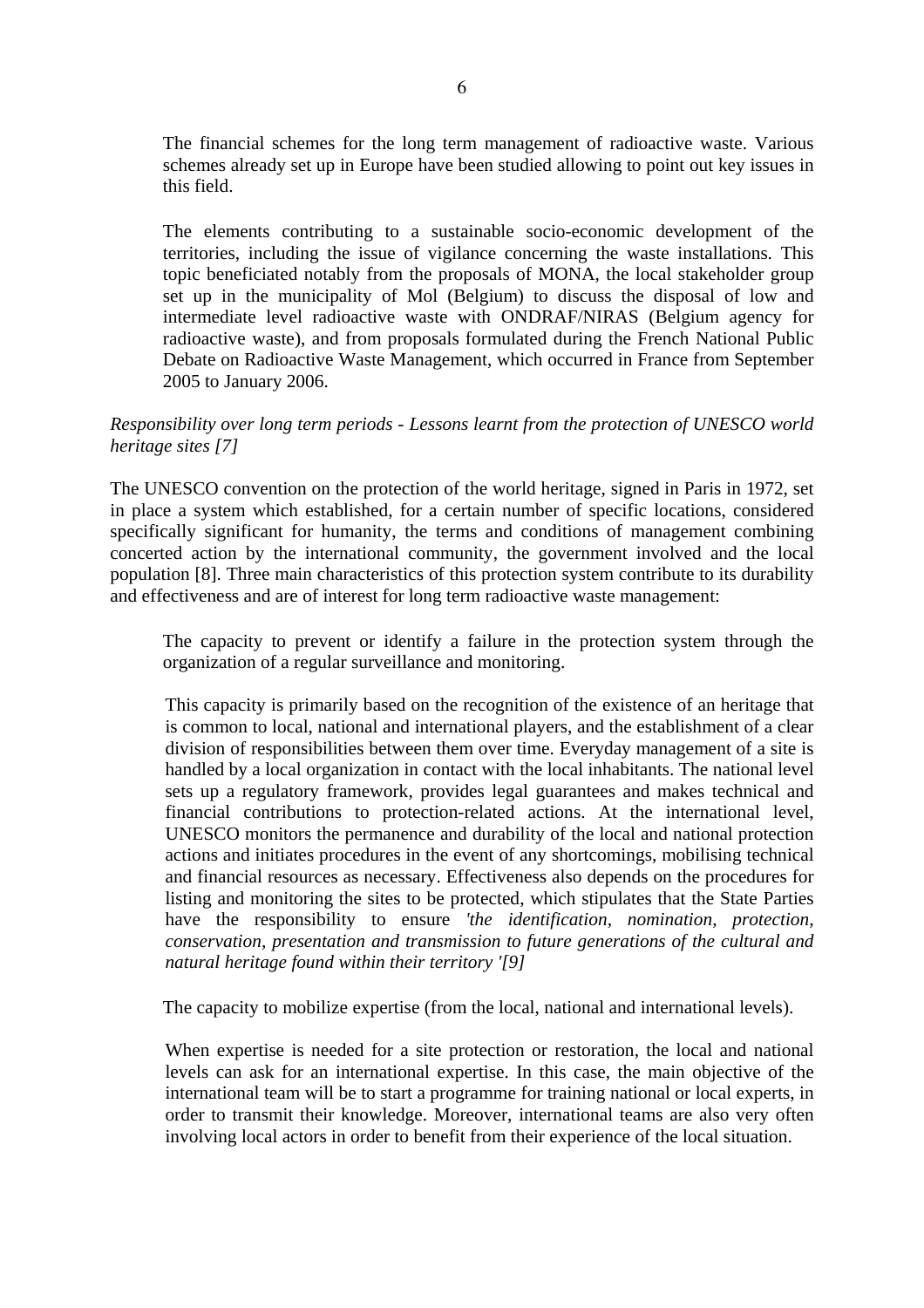The capacity to mobilize financial resources (from the local, national and international levels).

Apart from recognition that responsibility for heritage sites is more the affair of the government involved than UNESCO, the projects that have arisen in the context of the 1972 Convention all recognise the need to link site conservation to sustainable development of the area to encourage the local population to play a positive role in taking care of the site. This integration is fostered by the creation of centres of activity handling both safeguard issues and those relating to development (tourism, and the fostering of intellectual and technical skills for instance). It can also be noted that, when a protected site is "in danger", the Convention plans the mobilization of international resources to guaranty the protection of this site.

Coming back to the long term management of radioactive waste, the analysis of the UNESCO experience points out the need, for an efficient and sustainable protection system, to address openly questions of this type:

What is the distribution of responsibilities between local, national and international levels?

How are local stakeholders involved in the surveillance of the site?

What is planned for the long term monitoring? (who is in charge of the surveillance, reporting procedures,...)?

What could be the interest of an international convention on the "protection of radioactive waste disposal"?

How can each generation address the question of expertise: maintaining, developing or creating knowledge and practices?

How to organise the international sharing of expertise?

How to insert a radioactive waste storage/disposal in a local/regional economic development?

How to ensure that the storage/disposal is taken into account in the territorial development?

How to finance the structure in charge of the surveillance?

How to mobilize international resources?

#### *The financial schemes for the long term management of radioactive waste*

The analysis of financing schemes put in place in some European countries for the management of radioactive waste and/or decommissioning allowed to identify the following issues for radioactive waste management:

The location of the responsibilities/liabilities regarding the management of waste should be clearly defined (for the waste producer, the waste management organization or the State). These responsibilities include: the ownership of waste, the responsibility for financing, for building storage/disposal, for surveillance, .... The transfer of these responsibilities/liabilities over time should be planned in advance.

Several types of financial schemes have been identified: dedicated funds (managed by the waste producer, by the waste management organization or separately by a specific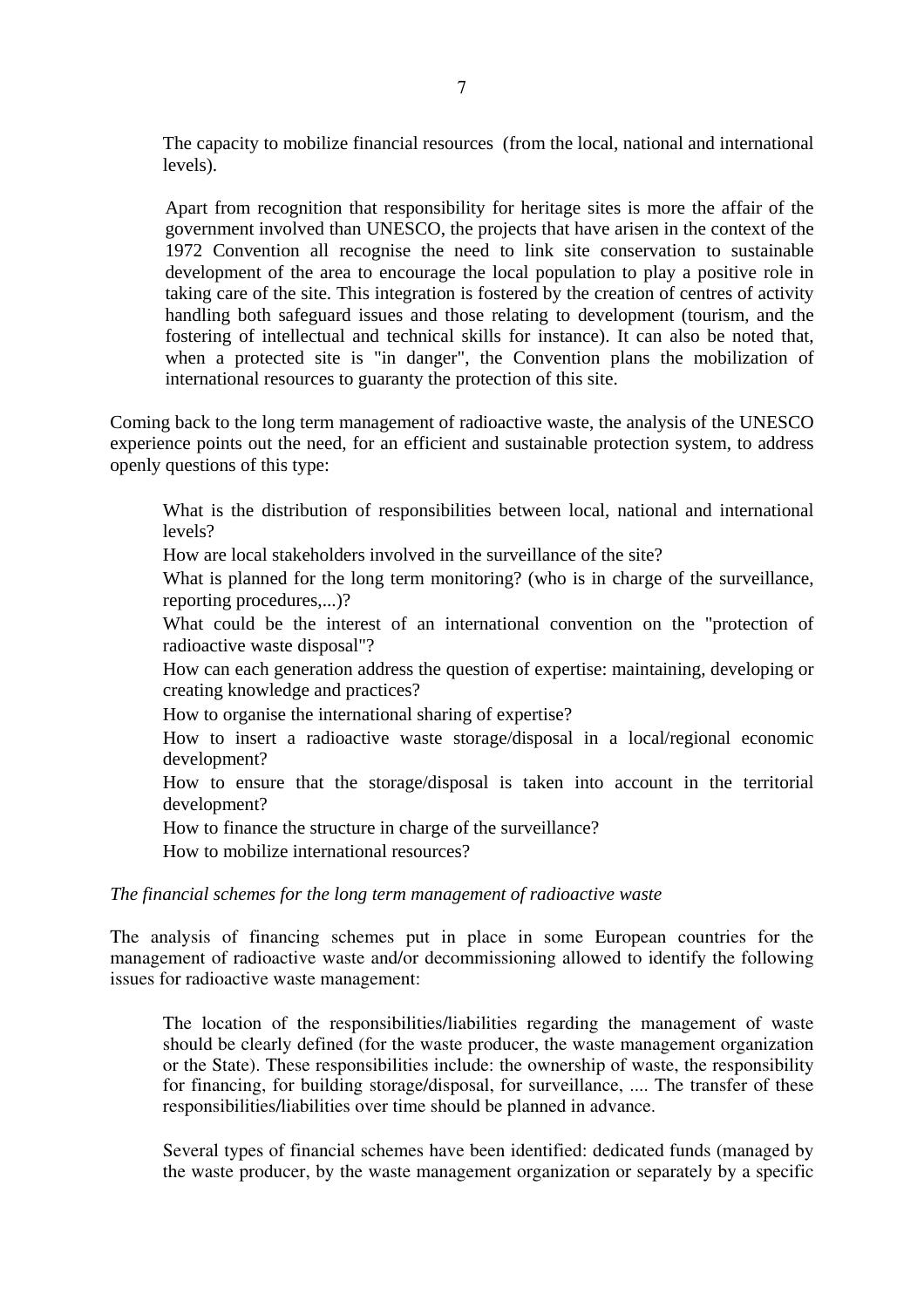entity) or provisions on the account of the waste producer. Whatever the adopted system, there is a need for transparency on the cost estimates. The decision-making process for deciding the level of the funds or provisions and its use should be explained, as well as the waste management scenario used to determine the level of the financial needs in the future. In particular, it should be identified if costs like the long term surveillance or the financial accompaniment for a sustainable development of the territories are included in the evaluations.

External audit of the funds or provisions should be done on a regular basis by the State in collaboration with national and local stakeholders.

The financial schemes should integrate financial guarantees to be used if the cost of waste management is higher than expected or if there is a bankrupt of a waste producer.

The financial scheme should comprise specific systems to ensure (as much as possible) that the provisioned money will be available when necessary, several years from now.

The capability of evolution of the fund with time should be studied: How to take into account the possible evolution of the waste management options (reversibility, adaptation to new norms,...)?

## *Towards a sustainable socio-economic development of territories. – Recommendations from the MONA Belgium partnership – Proposals made during the French National Public Debate on Radioactive Waste Management*

The need for a sustainable socio-economic development of the territories accepting the waste, should not be seen only as a way to compensate the territories in a duty of solidarity of the nation. In fact, this development is essential in the perspective of the long term surveillance of the waste repositories. It has been shown in several studies [7], that the continuity of the surveillance relies on the presence in the territories of local population involved actively in this surveillance. If the territories are becoming depopulated by a lack of economic development, the link of the population with the surveillance of the site will be lost. However, the emergence of a sustainable socio-economic development of a territory is not straightforward. In this perspective, there is a need to develop territorial projects, mainly driven by local stakeholders and sustained by local and national political wills.

Among its numerous recommendations regarding the socio-economic development of the territory of Mol [10], MONA proposes the creation of a fund to improve the quality of life of the inhabitants of MOL and the wider region because they face up to the repository at a close range. For them, a fund offers the possibility to respond to the changing of societal needs and makes for a durable and visible link with the repository enhancing an integrated approach. The fund's mission statement proposed by MONA is the following:

The fund is created to improve the quality of life of the inhabitants of MOL and the wider region;

The fund is created to achieve this by implementing a broad range of projects (social, economic, cultural, on environment, health and education);

There should be projects in the short, medium and long term;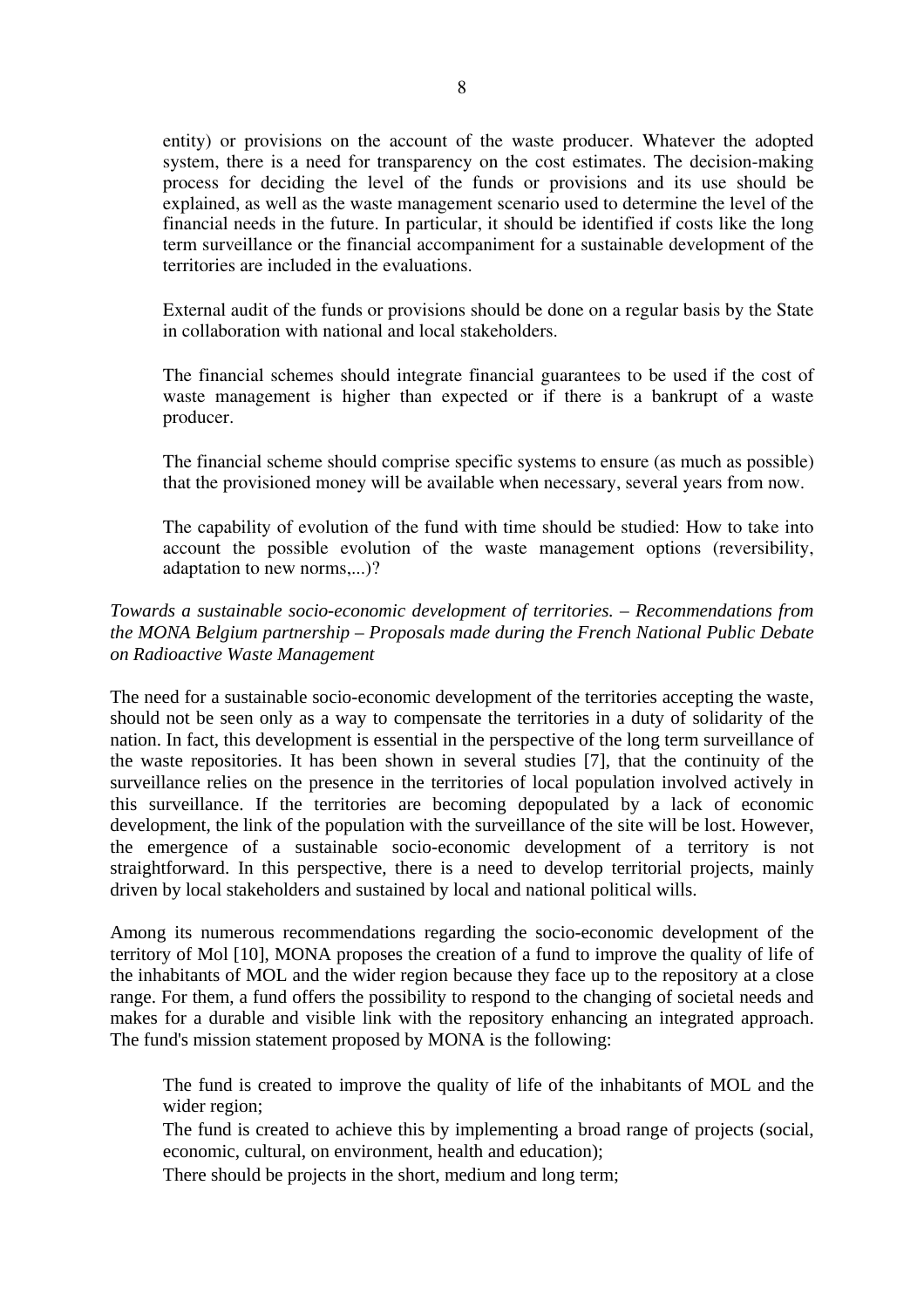The projects must be result-driven and sustainable and must produce long-lasting positive effects in their own field. They must have a broad societal support;

The fund must be managed by an autonomous, independent entity;

The fund should regularly investigate the social/societal needs and then devise strategic goals;

The fund advocates a high-quality operation. The final assignment of projects, the follow-up and the evaluation must occur with professionalism and high quality. To this end the fund will also call upon external experts;

The fund will communicate on a permanent basis about the operation of the waste disposal and the concrete realisation of projects. The fund wants to emphasize constantly the link between the repository and the projects.

In France, a national public debate was organised from September 2005 to January 2006 by the Commission Nationale du Débat Public (CNDP) after the request of the Ministry of Ecology and Sustainable Development and the Ministry of Industry, in the perspective of the preparation of the law for the management of high level radioactive waste, to be adopted in 2006. Among the issues addressed during this debate, the sustainable economic development of the territory where the ANDRA research laboratory is installed was largely discussed [11]. The main proposals in order to ensure this development were the following:

There is a need to address the issue of a "cross-solidarity" between a territory receiving waste installations and a nation involved for the sustainability of the region. This issue will notably be discussed within a local/national committee involving the nuclear industry and research centre together with local elected people.

A key factor for the success of this development is the establishment by the local stakeholders of their own project for the future development of their territory. They have to propose and value their advantages for attracting new activities. This preparation phase will put them in a better position to negotiate with the nuclear industry, the State and other organizations for establishing a cooperation framework.

It is proposed that the law integrates the establishment of a contract defining the respective responsibilities of the different actors (local and national level) regarding the economic development if a sustainable option for the management of radioactive waste had to be adopted in one specific region.

One of the guarantee for the long term surveillance of the installation being the existence of life around the installation, it is proposed to establish a clear link between sustainable development projects and the surveillance and vigilance of the nuclear waste installation. In that perspective, it is mentioned that:

- there is a need not only to keep the memory of the installation, but also to keep and transmit the ability to organise its surveillance;
- this ability implies the existence of competences and expertise, which have to be linked with the local economic development;
- the involvement of local stakeholders in the surveillance of the installation is a key feature of the sustainability of the vigilance on the long term.